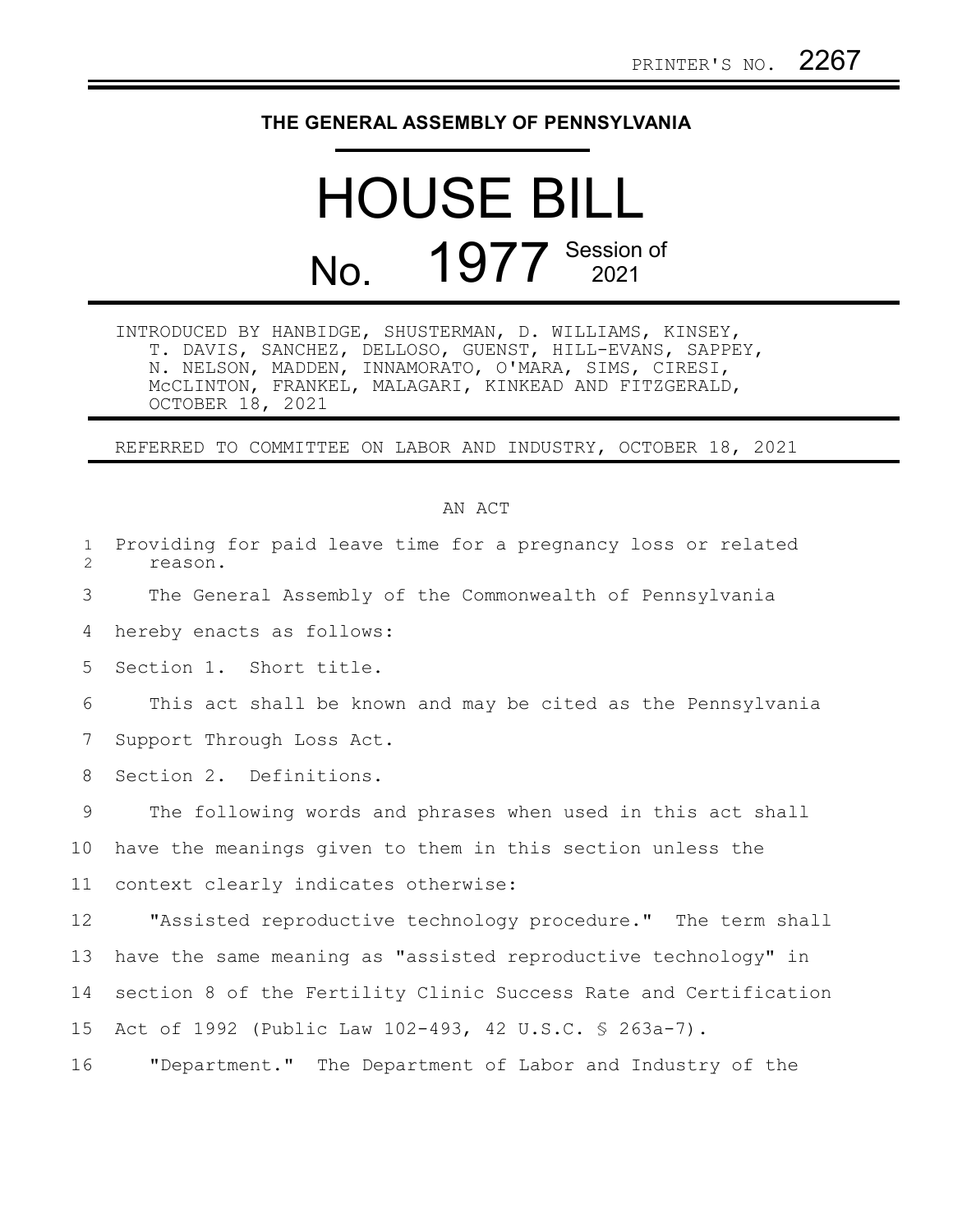Commonwealth. 1

"Domestic partner." With respect to an unmarried employee, includes: 2 3

(1) the person recognized as the domestic partner of the employee under a domestic partnership or civil union law of a state or political subdivision of a state; and 4 5 6

(2) an unmarried, adult person who is in a committed, personal relationship with the employee, who is not a domestic partner as described in paragraph (1) to or in a relationship with any other person and who is designated to the employee's employer by the employee as that employee's domestic partner. 7 8 9 10 11 12

"Employer." A person engaged in commerce or in an industry or activity affecting commerce who employs five or more employees for each working day during each calendar workweek or more in the current or preceding year. 13 14 15 16

"Paid leave time." An increment of compensated leave that can be granted to an employee for use during an absence from employment for any reason described in this act. 17 18 19

"Secretary." The Secretary of Labor and Industry of the Commonwealth. 20 21

"Unpaid leave time." Leave granted and used in the same manner and under the same conditions as paid leave time for the purposes of this act, except that no compensation shall be paid. Section 3. Paid leave time. 22 23 24 25

(a) General rule.--An employer shall grant to each employee employed by the employer 24 hours of paid leave time on the employee's first workday of each calendar year. The employee shall use the paid leave time as needed during that calendar year for reasons described in subsection (d). 26 27 28 29 30

20210HB1977PN2267 - 2 -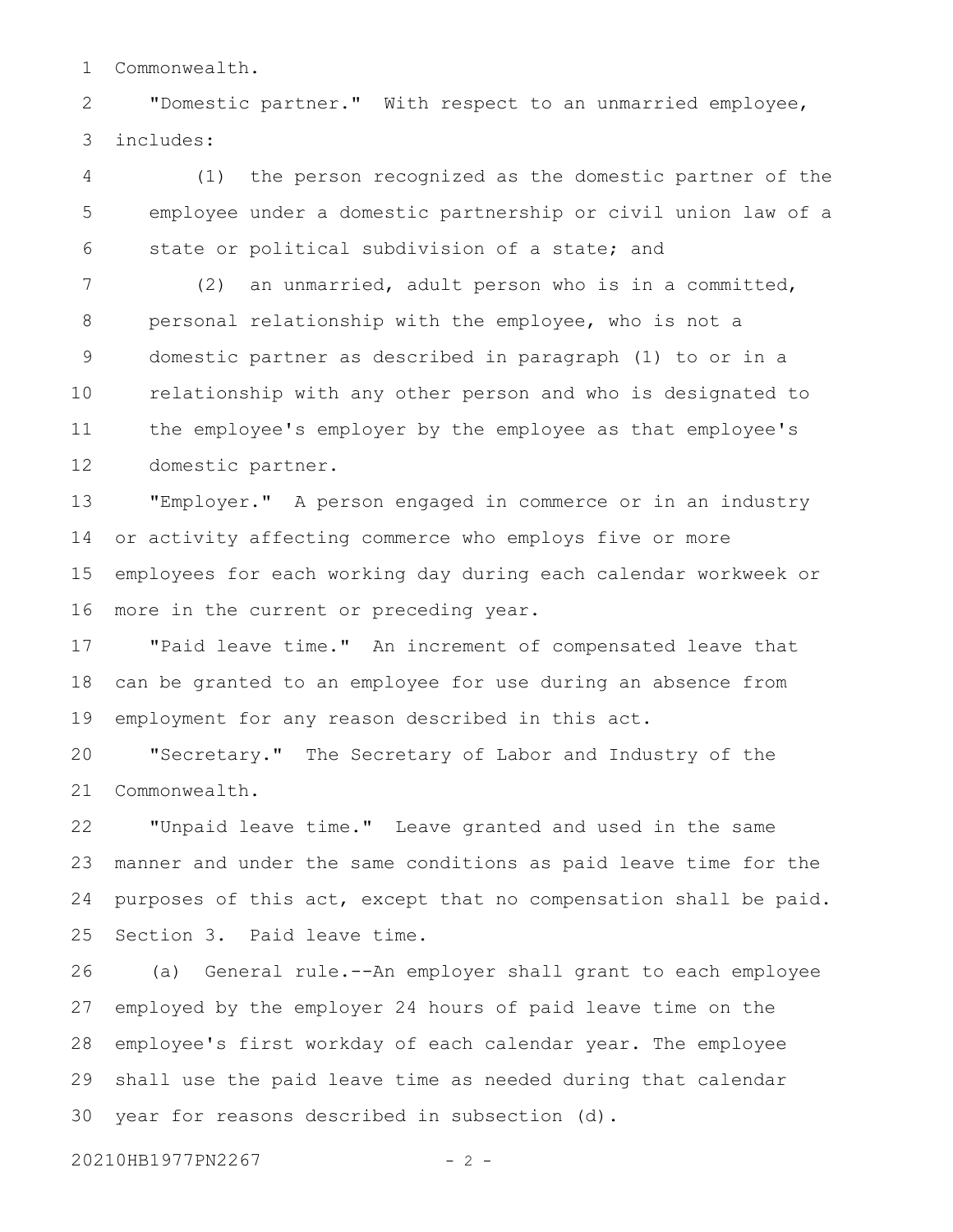(b) No carryover.--Paid leave time granted under this section shall not carry over from one year to the next. 1 2

(c) Paid leave policy.--An employer with a paid leave policy who makes available an amount of paid leave that is sufficient to meet the requirements of this section and that is made available for all stated reasons and under all stated conditions that are the same as the reasons and conditions under subsection (d) shall not be required to grant an employee additional paid leave time under this section. 3 4 5 6 7 8 9

(d) Reason for leave.--Paid leave time granted under this section may be used by an employee for either of the following: 10 11

12

13

(i) a pregnancy loss;

(1) An absence resulting from:

(ii) an unsuccessful round of intrauterine insemination or an unsuccessful round of an assisted reproductive technology procedure; 14 15 16

(iii) a failed adoption match or an adoption that is not finalized because it is contested by another party; 17 18

19

(iv) a failed surrogacy arrangement; or

(v) a diagnosis or event that impacts pregnancy or fertility. 20 21

(2) An absence to care for a spouse or domestic partner who experiences a circumstance described in paragraph (1). Section 4. Prohibited acts. 22 23 24

It shall be unlawful for an employer to interfere with, restrain or deny the exercise of or the attempt to exercise a right provided under this act, including: 25 26 27

(1) discharging or discriminating against, including retaliating against, an individual, including a job applicant, for exercising or attempting to exercise a right 20210HB1977PN2267 - 3 -28 29 30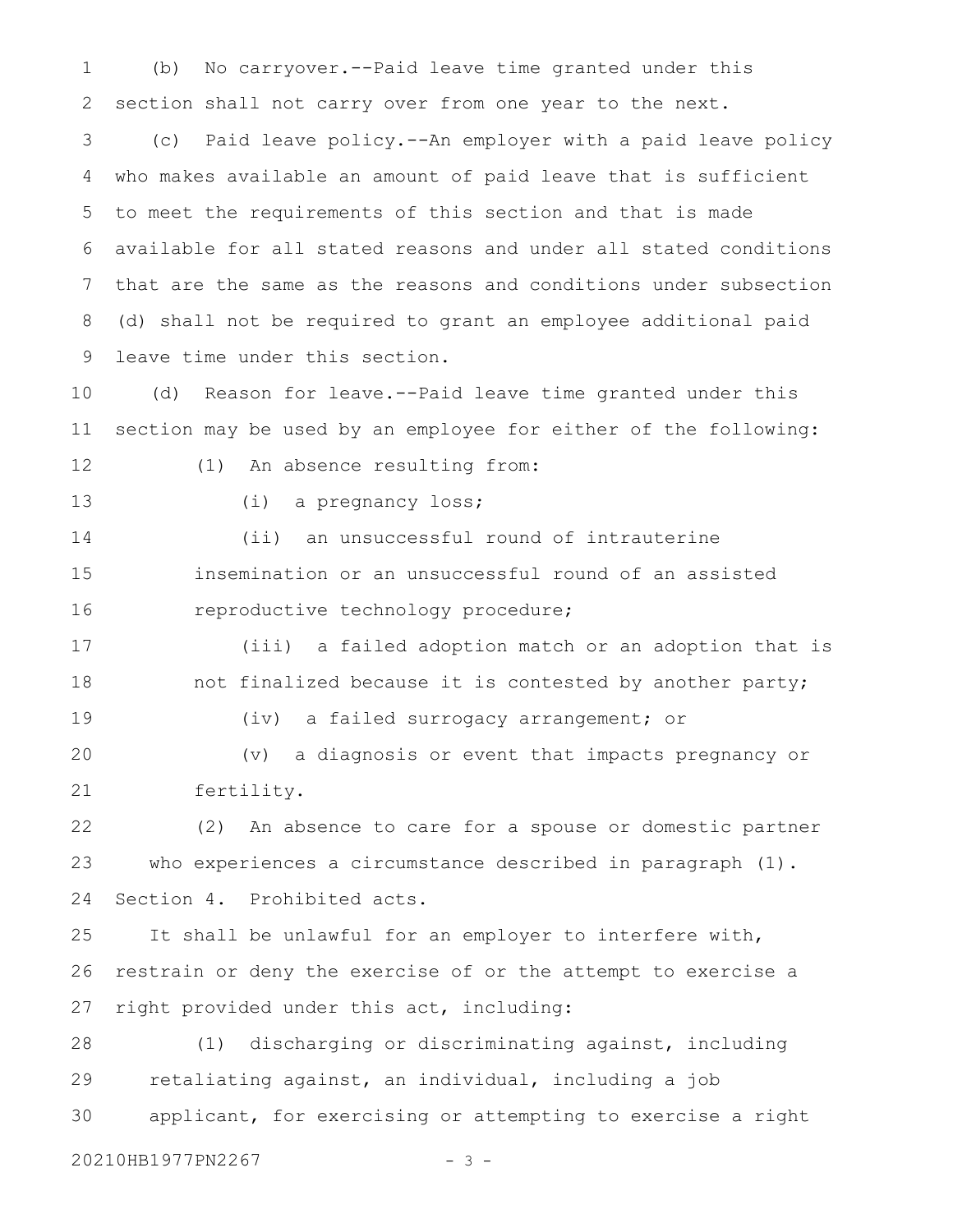provided under this act; 1

(2) using the taking of paid leave time or unpaid leave time under this act as a factor in an employment action, such as hiring, promotion, reducing hours or number of shifts or a disciplinary action; or 2 3 4 5

(3) counting the paid leave time or unpaid leave time under a no-fault attendance policy or any other absence control policy. 6 7 8

Section 5. Notice requirement. 9

(a) General rule.--An employer shall notify each employee and include in an employee handbook the information described in paragraphs (1), (2) and (3). Each employer shall post and keep posted a notice, to be prepared or approved in accordance with regulations prescribed under this act, stating excerpts from, or summaries of, the pertinent provisions of this act, including: (1) information describing paid leave time available to 10 11 12 13 14 15 16

employees under this act; 17

(2) information pertaining to the filing of an action under this act; and 18 19

20

(3) information that describes:

(i) the protections that an employee has in exercising rights under this act; and 21 22

(ii) how the employee can contact the department if any of the rights are violated. 23 24

(b) Location.--The notice described under subsection (a) shall be posted: 25 26

(1) in conspicuous places on the premises of the employer, where notices to employees, including applicants, are customarily posted; or 27 28 29

(2) in an employee handbook. 30

20210HB1977PN2267 - 4 -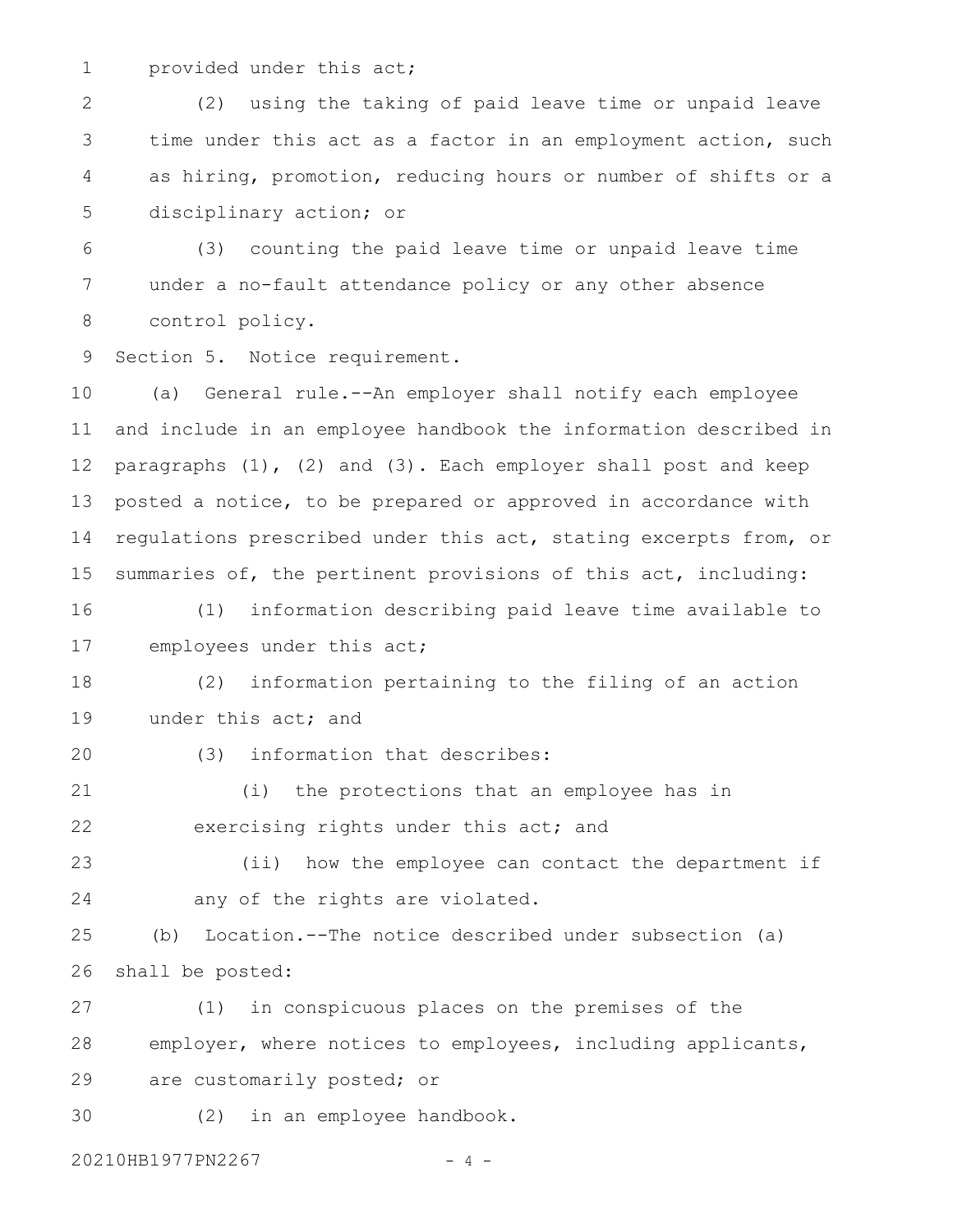(c) Penalty.--An employer who willfully violates the posting requirements of this section shall be subject to a civil fine in an amount not to exceed \$100 for each separate violation. Section 6. Civil action by employees or individuals. (a) Right of action.--An action to recover the damages or equitable relief prescribed may be maintained against an employer in a court of competent jurisdiction by one or more employees or individuals or a representative for, and on behalf of: (1) the employees or individuals; or (2) the employees or individuals and others similarly situated. (b) Liability.--An employer who violates section 4 shall be liable to an employee or individual affected: (1) for damages equal to: (i) the amount of: (A) wages, salary, employment benefits or other compensation denied or lost by reason of the violation; or (B) in a case where wages, salary, employment benefits or other compensation have not been denied or lost, any actual monetary losses sustained as a direct result of the violation up to a sum equal to 24 hours of wages or salary for the employee or individual; (ii) the interest on the amount described in subparagraph (i) calculated at the prevailing rate; and (iii) an additional amount as liquidated damages; and (2) for equitable relief as may be appropriate, 1 2 3 4 5 6 7 8 9 10 11 12 13 14 15 16 17 18 19 20 21 22 23 24 25 26 27 28 29 30

20210HB1977PN2267 - 5 -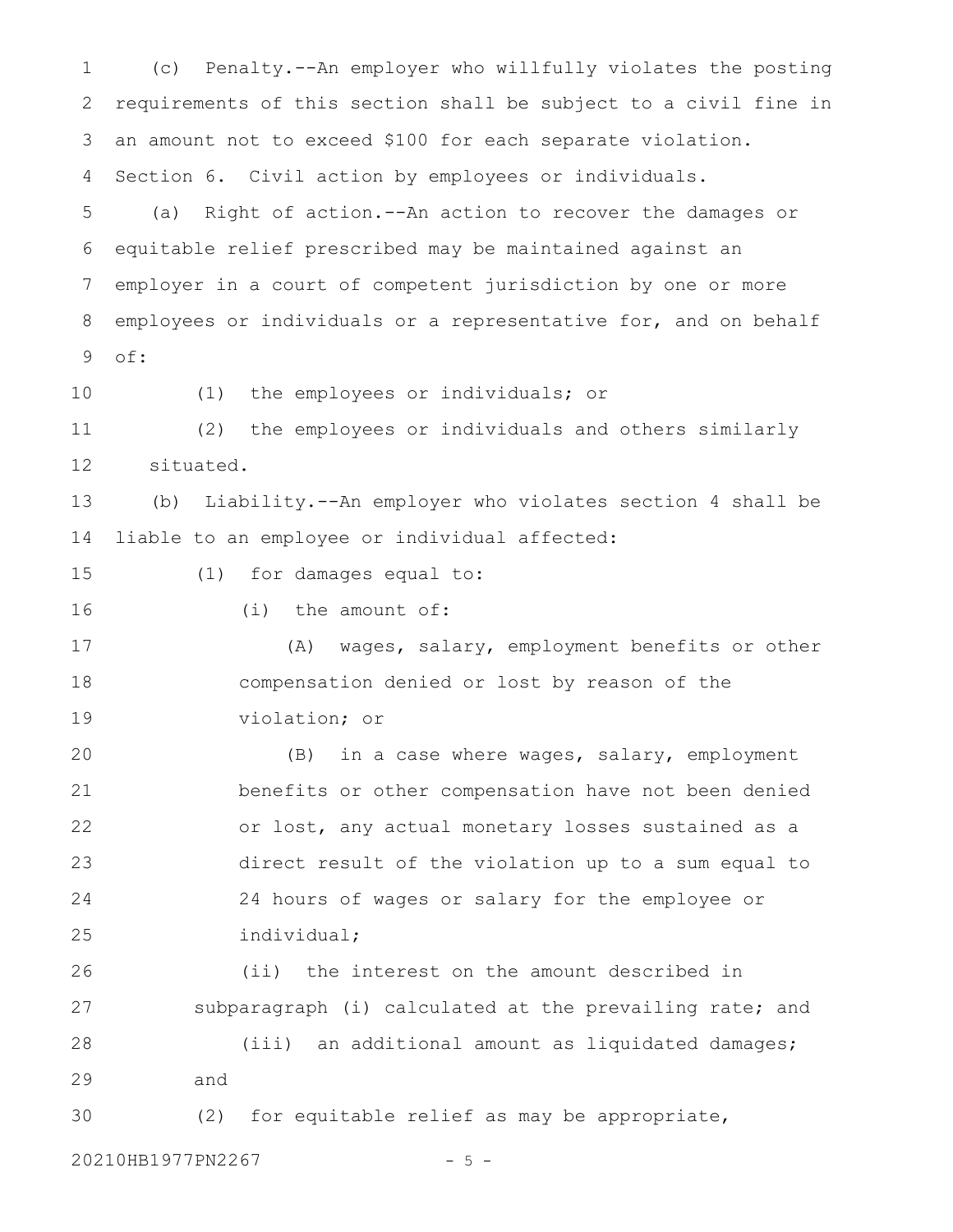including employment, reinstatement and promotion. 1

(c) Fees and costs.--The court, in an action under this section, shall, in addition to any judgment awarded to the plaintiff, allow reasonable attorney fees, reasonable expert witness fees and other costs of the action to be paid by the defendant. 2 3 4 5 6

Section 7. Administrative action. 7

(a) Duty of secretary.--The secretary shall receive, investigate and attempt to resolve complaints of violations of section 4, including a violation relating to the rights provided under this act. 8 9 10 11

(b) Penalty.--The secretary may levy an administrative penalty of up to \$5,000 per violation. 12 13

Section 8. Civil action by department. 14

The secretary may bring an action in a court of competent jurisdiction to recover the damages described under this act. The following apply: 15 16 17

(1) Money recovered by the secretary under section 6 shall be held in a special deposit account and shall be paid, on order of the secretary, directly to each employee or individual affected. The money not paid to an employee or individual affected because of inability to do so within a period of three years shall be deposited into the General Fund. 18 19 20 21 22 23 24

(2) An action may be brought no later than two years after the date of the last event constituting the alleged violation for which the action is brought. 25 26 27

(3) In the case of an action brought for a willful violation of section  $4$ , the action may be brought within three years of the date of the last event constituting the 28 29 30